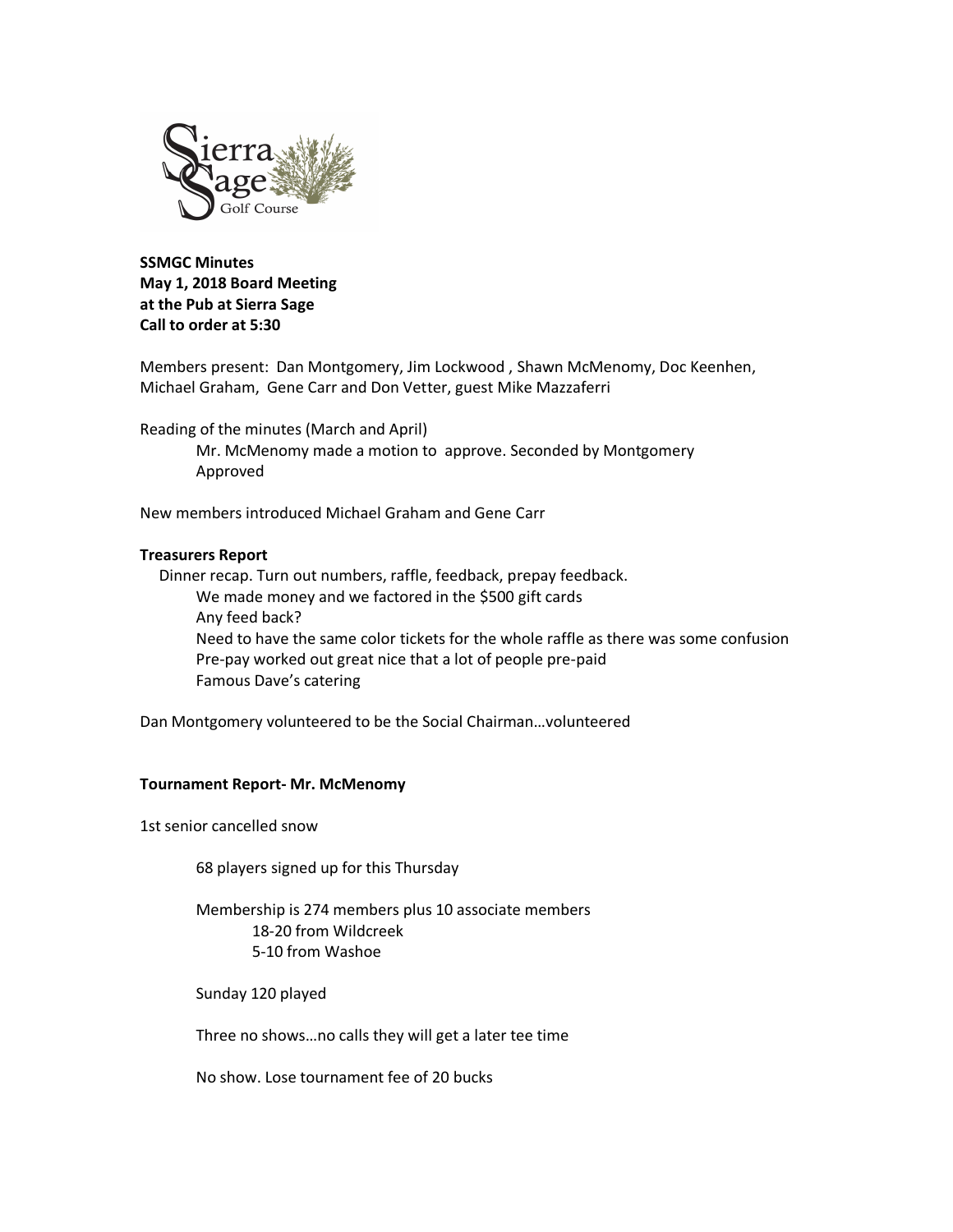Mr Mazzaferri said Golf Genius will allow to pre-pay the tournament fee Need better on-line element Pay \$1,250 for Golf Genius

6 man team conflict with senior championship

2 teams?...need to prepare e-mail blast to alert membership

Senior Championship was discussed .

Hole # 16. Hazard drop area? Line of sight

Mr Graham asked if a drop area was needed due to water being in teh hazard now? Yellow stake Needs to be staked Local rule Move tees

Pace of play ideas...many covered in March meeting, anything new? We have the clocks.

Mr. Mazzaferri suggested the 15 minute rule on nine and 18 penalize 14:59 or less no penalty Penalty can be four shots for the day

Put out an email on the new pace of play no exceptions.

In a group have to help the whole group.

One stroke penalty and then we start a list…after a first notice…they can erase by earning their way out of it

Mr. Mazzaferri to write up new rules, using rosewood as a model will rules sheet

One warning next time stoke per time nine…Mr. Montgomery made a motion. Warning on the first nine, second nine it's a stroke penalty Mr. Vetter seconded Approved

Discussion of player DQ-ing a fellow competitor: Another player cannot disqualifier another player

Need board members to work tournaments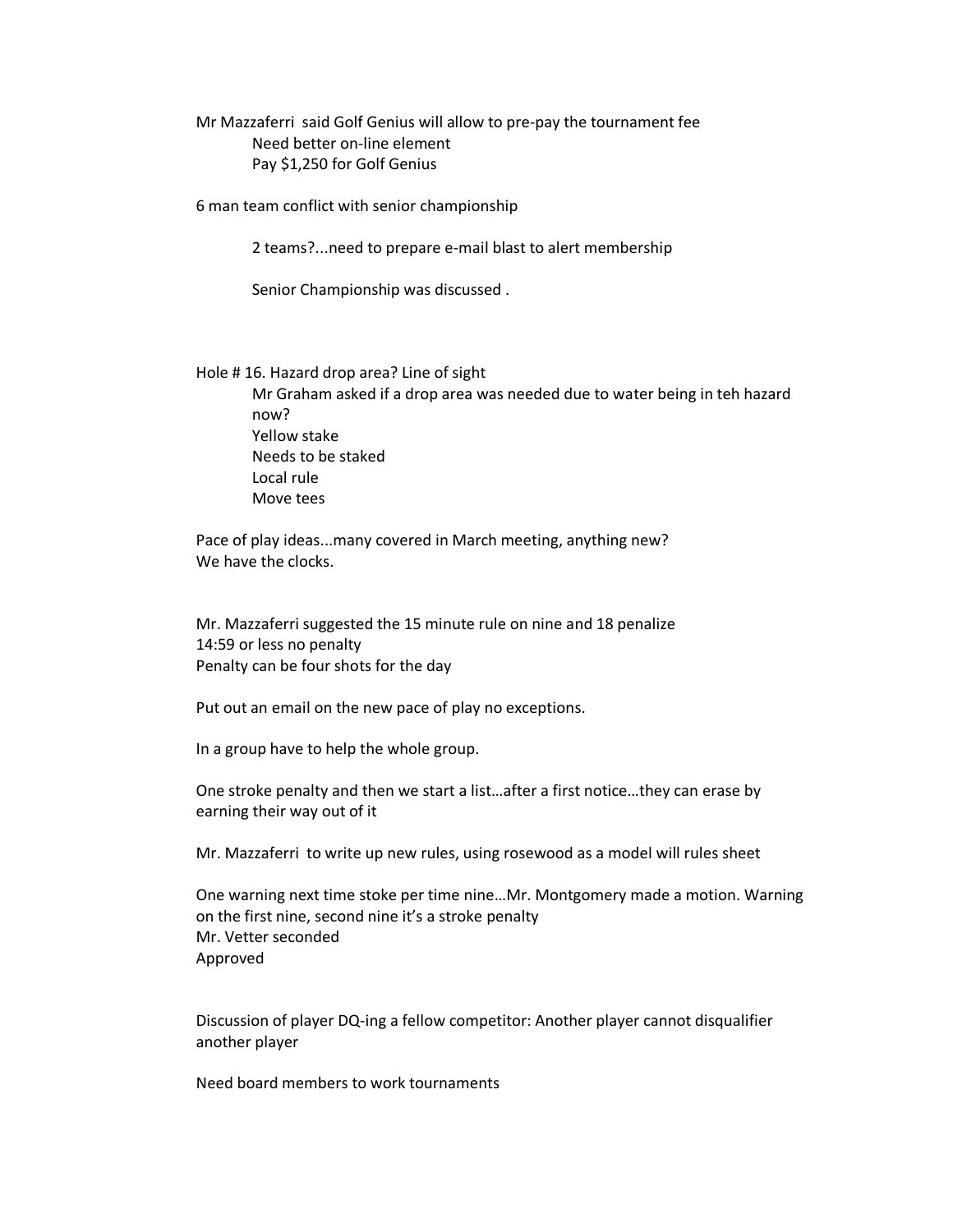Also member volunteers, monitor duties

Fashion tips from Mr. McMenomy Boysenberry is the new puce?

Shawn wants new board shirts. He gets to pick the color. Long and short sleeve Mr. McMenomy made a motion /Mr. Vetter seconded . Approved

Match play trophy: Name correction

Match Play: How to post your score!!

Sponsorship updates A new sponsor (Shawn) New sponsor sheets with their perks?

Michael Musser \$400 to sponsor a tournament Credit Union

May 12 Greater Nevada Credit Union

July 29 Riffle sponsor

August 11 Mike Musser, Raingutter Co.

Sept 9 Vestor

Board Retreat (usually Mazz bus trip)

Notify 6 man team (work with Doc)

## **Pro Report\_Mr. Mazzaferri**

Duncan managing Wildcreek Didn't want to put stress on Sage Would have been money pit Par 3 and buildings and will stay Proposal to county July/August upgrades here at Sage

Junior Americas' Cup proposal 2020 Boys Junior Americas Cup 18 western states and western Canada and Mexico

Need to raise its at Genoa Budget for four day 75,000 dollars Teams \$1,000 to come Mens' club and have a proposal Commit 500 in 2018-19-20